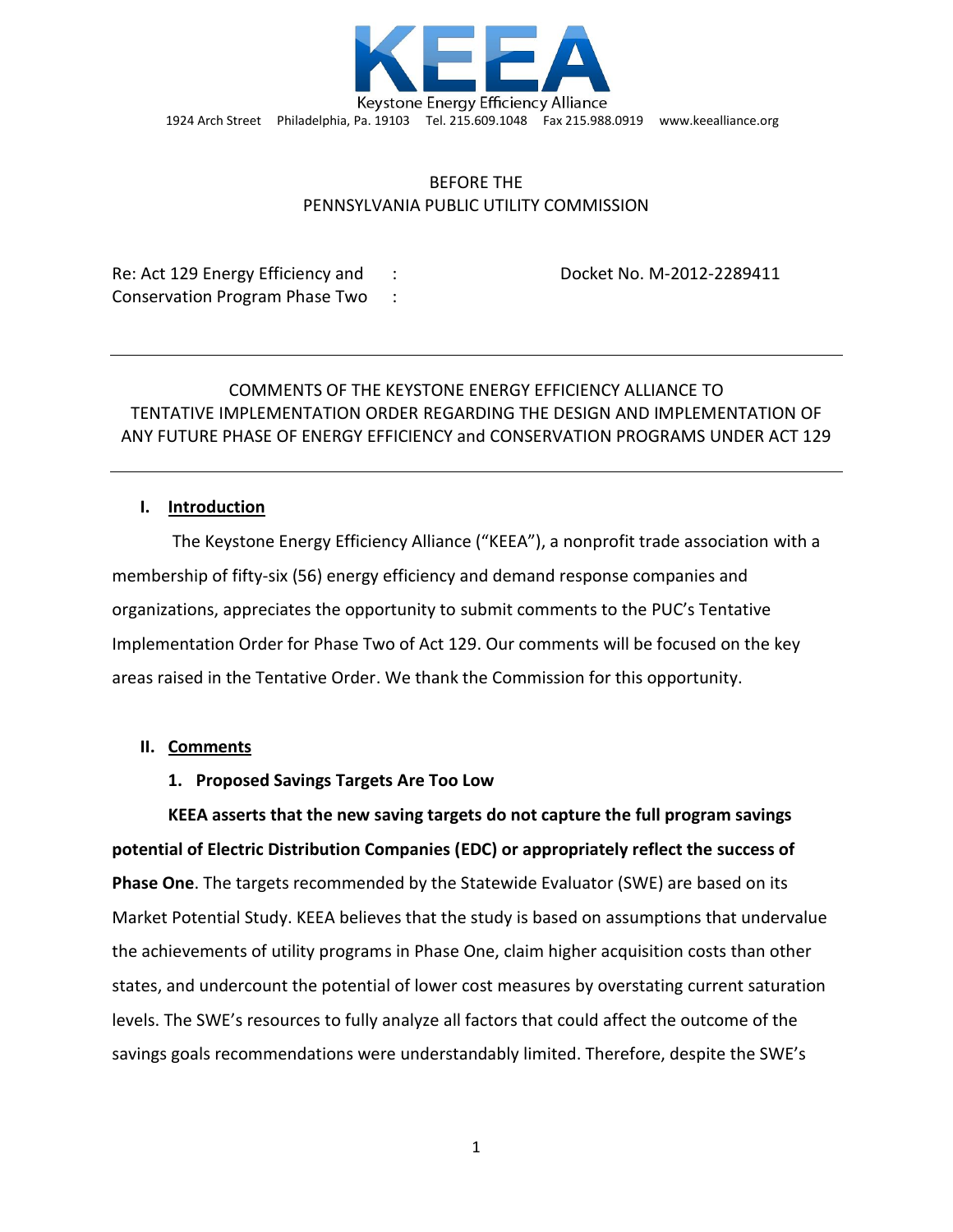thoughtful work, the Commission should not rely solely on the Market Potential Study when setting goals for Phase Two.

#### **Support for Higher Savings Goals**

KEEA bases its support for higher savings goals on the advice of our technical consultants: Energy Futures Group, Optimal Energy, and the American Council for an Energy-Efficient Economy (ACEEE)—all top national energy efficiency experts. Based on ACEEE's indepth analysis of programs across the country, its response to this docket provides detailed comments in support of higher savings goals. KEEA will not repeat ACEEE's analysis, but fully supports its comments to this docket. Its examination of comparable states with similar programs, as well as its review of the Market Potential Study, leads KEEA to continue our support for a 1% per year savings goal for each EDC over the next three years. Statewide goals promote continuity and equity across all service territories, while acknowledging budget differences that may lead to different program designs. Smaller utilities under Act 129 may have lower revenues, but consumers across the state deserve equal access to energy savings and bill reductions no matter where they live. In addition, the fact that the EDCs have already successfully delivered 1,743,883 MWh in savings between 2009-2011, or 1.2% total annual electricity savings, demonstrates that the savings goals should not be reduced going forward. The 2% spending cap will not interfere with the implementation of a 1% annual savings goal for each EDC if the calculations for acquisition and other costs take into account a larger pool of low-cost measures and the expected decrease in some lighting measure costs over time. Several considerations suggest that higher goals in the next phase are warranted:

A. Acquisition costs calculated by the SWE are not in line with other states' analysis of programs at a similar level of development. The Study assumes a 25% increase in costs to compensate for market cost uncertainties, which assigns acquisition costs for the period from 2013-2018 that are 60% higher than current costs. This figure is not supported by other states with similar levels of market maturity. Program averages of \$165 per MWh in states that have had programs for five or six years provide a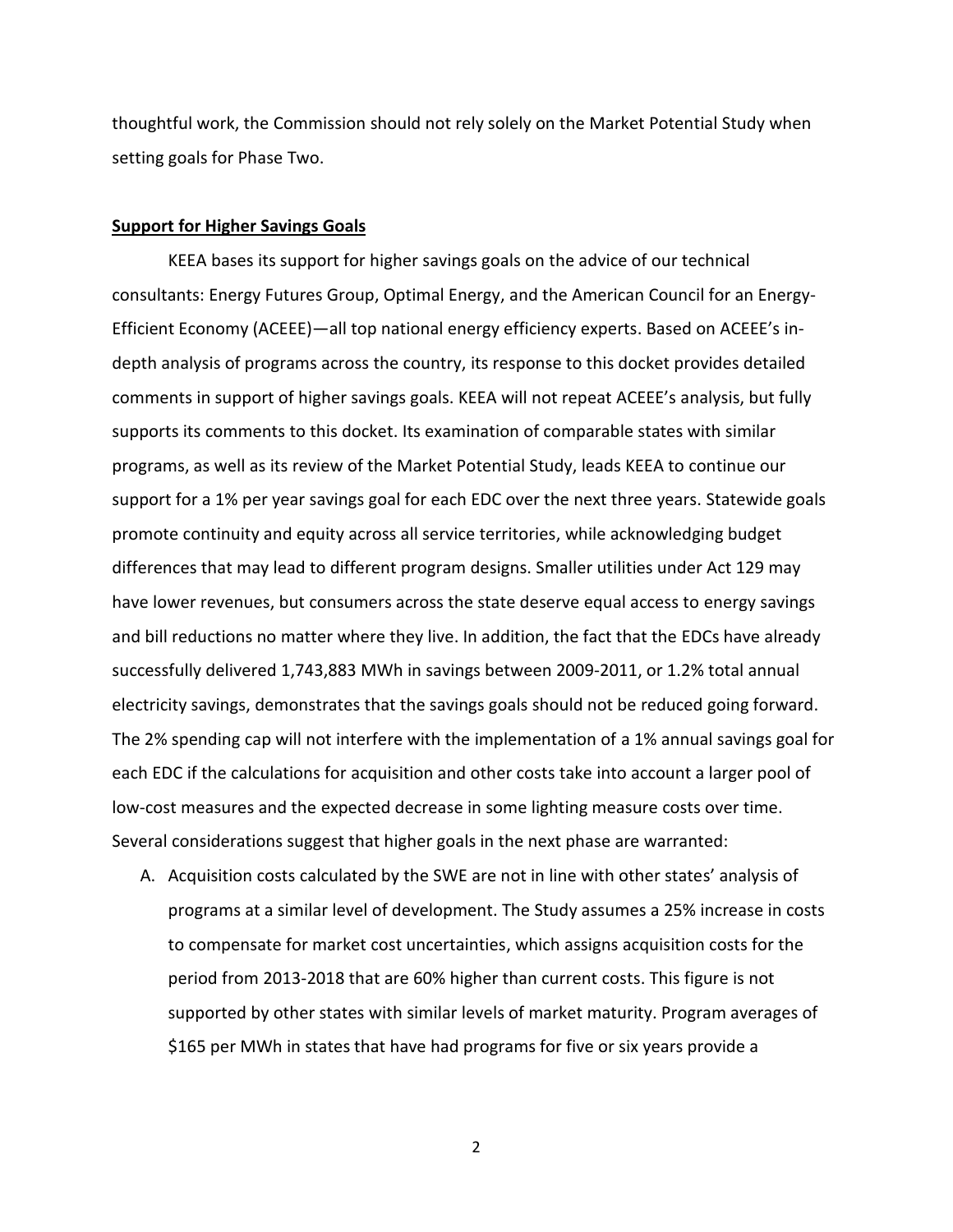reasonable indicator of true costs.<sup>1</sup> According to GDS Associates' "Electric Energy Efficiency Potential for Pennsylvania Final Report" (May 2012), $^2$  Pennsylvania's current statewide weighted average acquisition cost is \$139.38 per MWh saved, which is more in line with other states. To assume Phase Two costs will dramatically rise from \$139.38 per MWh to \$221.39 per MWh does not account for utility program startup costs or national averages. Programs in Pennsylvania are not very different from, or more expensive than, those in 14 states around the country. For example, in the neighboring state of Ohio, levelized costs run \$120 per MWh, placing it more in line with Pennsylvania's Phase One costs to date.

Additionally, for the achievable potential in Phase Two, the Market Potential Study assumes incentive percentages that differ between residential and non-residential applications based on Phase One. This forms the basis of current program potential. The SWE Saturation Studies and Market Potential Study presume penetration rates of lower cost measures to be higher than they should be for either residential or commercial, which in turn leads to an assumption of limited available "low hanging fruit." Drawing this conclusion assumes the need for higher cost measures to meet the goals. For example, in the SWE's Statewide Residential End-Use and Saturation Study,<sup>3</sup> the utility data shows that although 83% of residences have one CFL, only 17% of all available sockets currently have CFLs in place. The evidence does not indicate that "the low hanging fruit," which lowers acquisition costs, is largely gone. Many examples reinforce this point. Unlike Vermont or other states with longstanding energy efficiency goals, Pennsylvania is still a young market for energy efficiency savings. The true impact of the new lighting standards is partially offset by what is expected to be much lower costs for LEDs, which the analysis fails to account for. According to Energy Futures Group in its Northeast Energy Efficiency Partnership (NEEP) lighting study titled "Northeast

 $\overline{\phantom{a}}$ 

 $1$  Molina, Maggie. ACEEE information on utility energy efficiency program acquisition costs. 2012.

<sup>2</sup> GDS Associates. 2012. *Electric Energy Efficiency Potential for Pennsylvania Final Report.*

<sup>3</sup> GDS Associates, Nexant, and Mondre Energy. 2012. *Pennsylvania statewide residential end-use and saturation study.*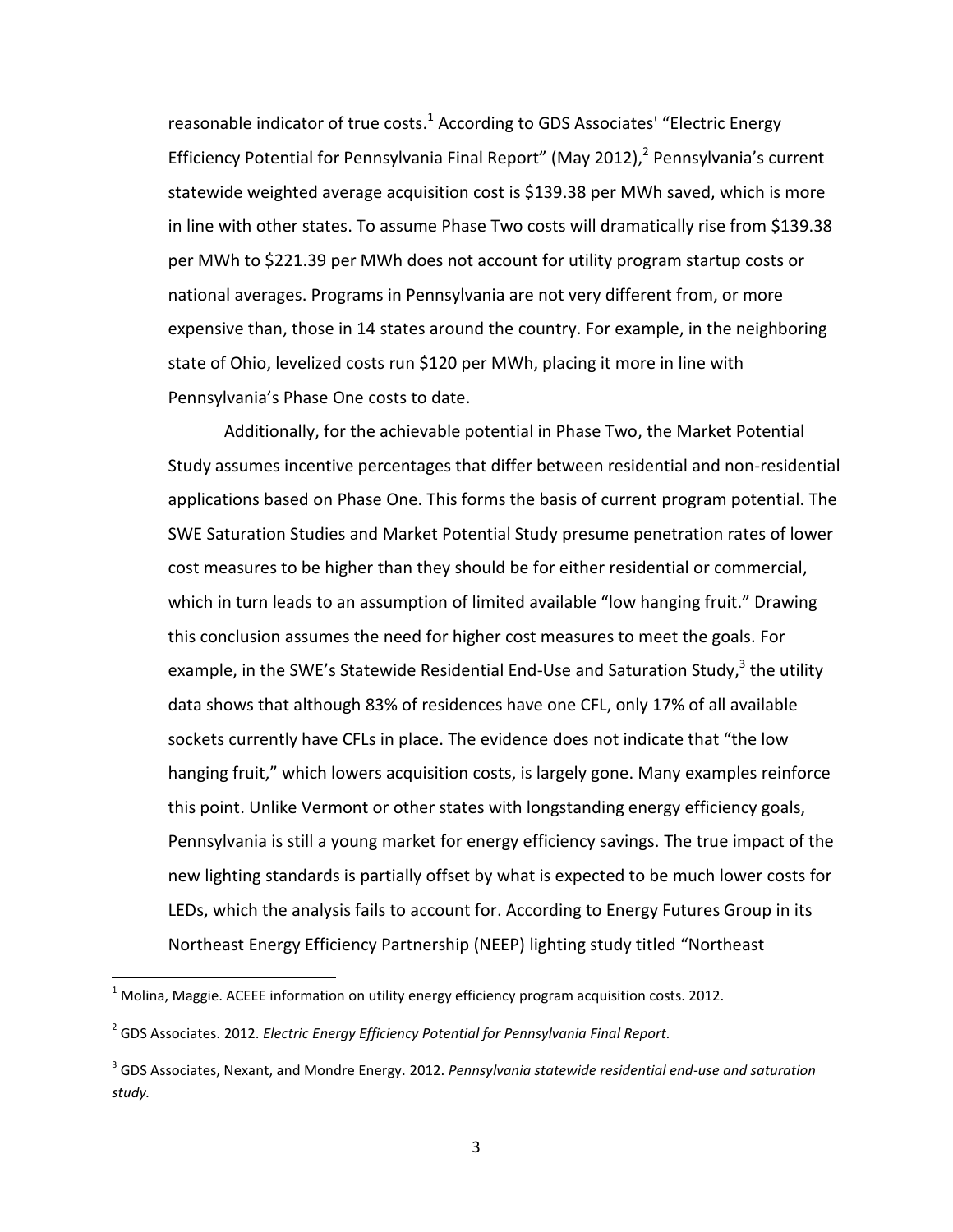Residential Lighting Strategy" (March 2012), even if lighting standards increase lighting acquisition costs, on average, the lower prices for new lighting help offset those costs and can provide cost-effective energy savings over the next 8 or 9 years.

Moreover, the "Northeast Residential Lighting Strategy" discusses only the impacts of new lighting standards, and failed to discuss raised federal standards for refrigerators (2014) and electric water heaters (2015). Further, under the current analysis, the measure savings appears to be fixed over time, yet changes are pending for ENERGY STAR specifications and building codes. In the end, over-reliance on a small sample of standards to draw conclusions for lower goals than potentially could be attained does not reflect true market conditions or the extent of the benefits available to consumers.

- B. After PPL and PECO stakeholder meetings on their proposed Phase Two plans, the utilities reported that that many programs are expected to continue during Phase Two, and some new programs would be added. Therefore, program startup costs in Phase Two should be significantly lower and help balance out potentially higher costs. Consider again the case of lighting costs: SWE cites lighting standards as a price indicator that will increase (which it may) due to the new EISA lighting standards. Yet even that conclusion is uncertain, since only three types of CFLs were studied out of a large number of CFL options on the market, raising the question of whether the three studied are indicative of the full market potential.
- C. ACEEE's 2011 State Energy Efficiency Scorecard found that most states are meeting or exceeding their targets and have already achieved savings of 1% per year or more, including states with cost caps like Illinois. To our knowledge, no state that has achieved its annual goals has reduced its goals in the next phase of the program; in fact, most have annual or cumulative goals that grow steadily over time. Arizona, Colorado, Illinois, Ohio, Hawaii, Iowa, Indiana, Maryland, Massachusetts, Michigan, Oregon, Rhode Island, Vermont and Washington all have targets of 1% per year or greater.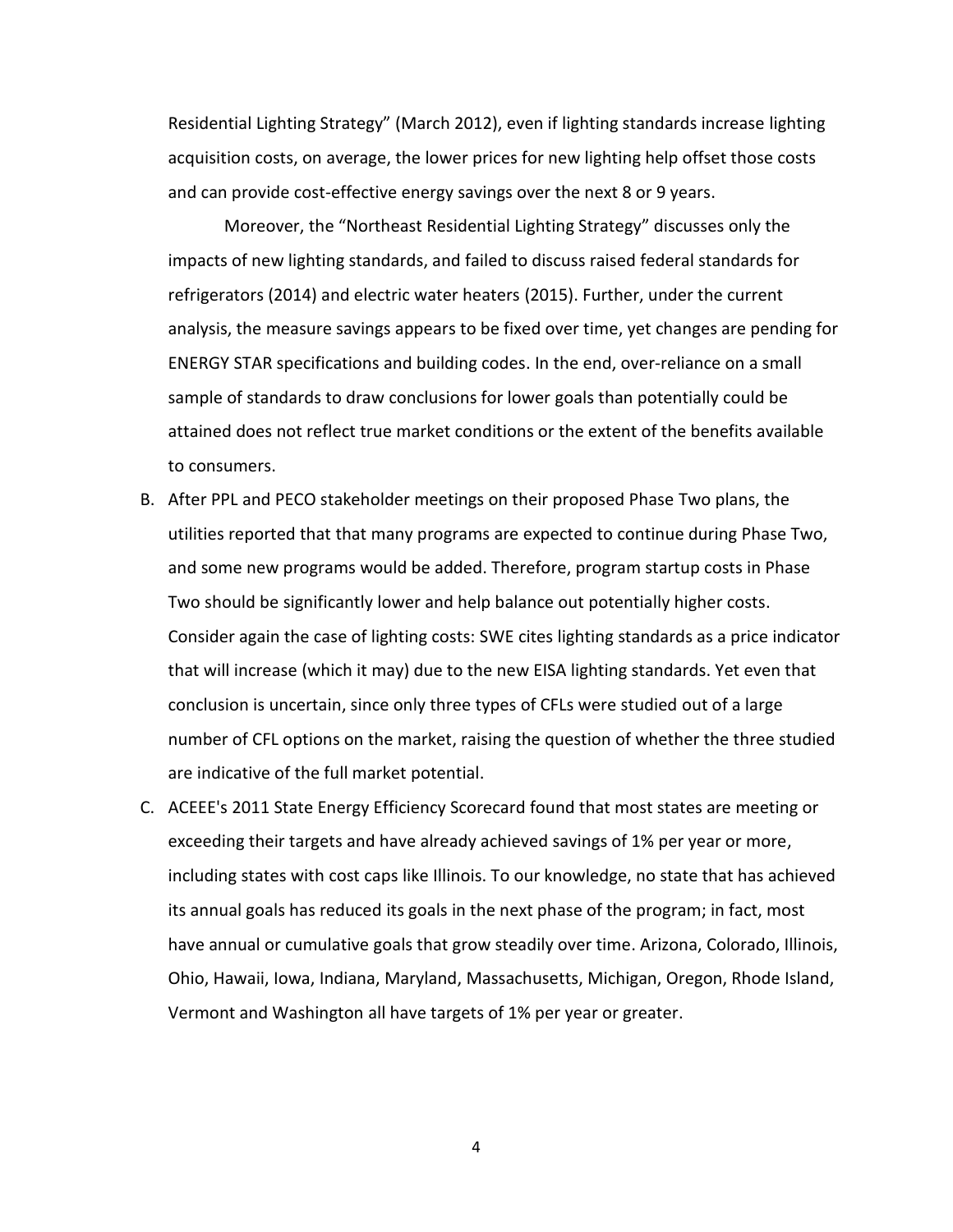#### **Goals should be achieved annually**

KEEA requests that the Commission clarify the Tentative Order to require EDCs to demonstrate savings in each year of the three-year cycle, as consistent with best practice in other states and the intent of Act 129.

The proposed system for measuring savings in the Tentative Implementation Order sets Pennsylvania apart as the only state that does not require interim-year savings goals to be met, either through annual goals or a cumulative goal for the entire compliance period. It is best practice for states with energy efficiency standards to set annual goals. States with annual goals include Arkansas, Colorado, Illinois, Indiana, Kentucky, Maryland, Massachusetts, Michigan, Minnesota, New Jersey, New York, and Ohio. Pennsylvania is the only state that does not set firm annual savings goals.

Further, Pennsylvania legislators clearly intended for customers to receive the benefits of energy efficiency programs throughout the Act 129 compliance cycle. At the recent Market Potential Study meeting, one participant cited the analogy of setting three-year cumulative diet



goals for people trying to lose weight. It is all too easy to postpone activity only to find out they are too late at the finish line. Similarly, if the EDCs do not save until the last year to meet the goal, savings could be lower in the interim years, leading to lost savings for ratepayers and an uncertain market for energy efficiency service providers. The 66 Pa.C.S. §1307 review will be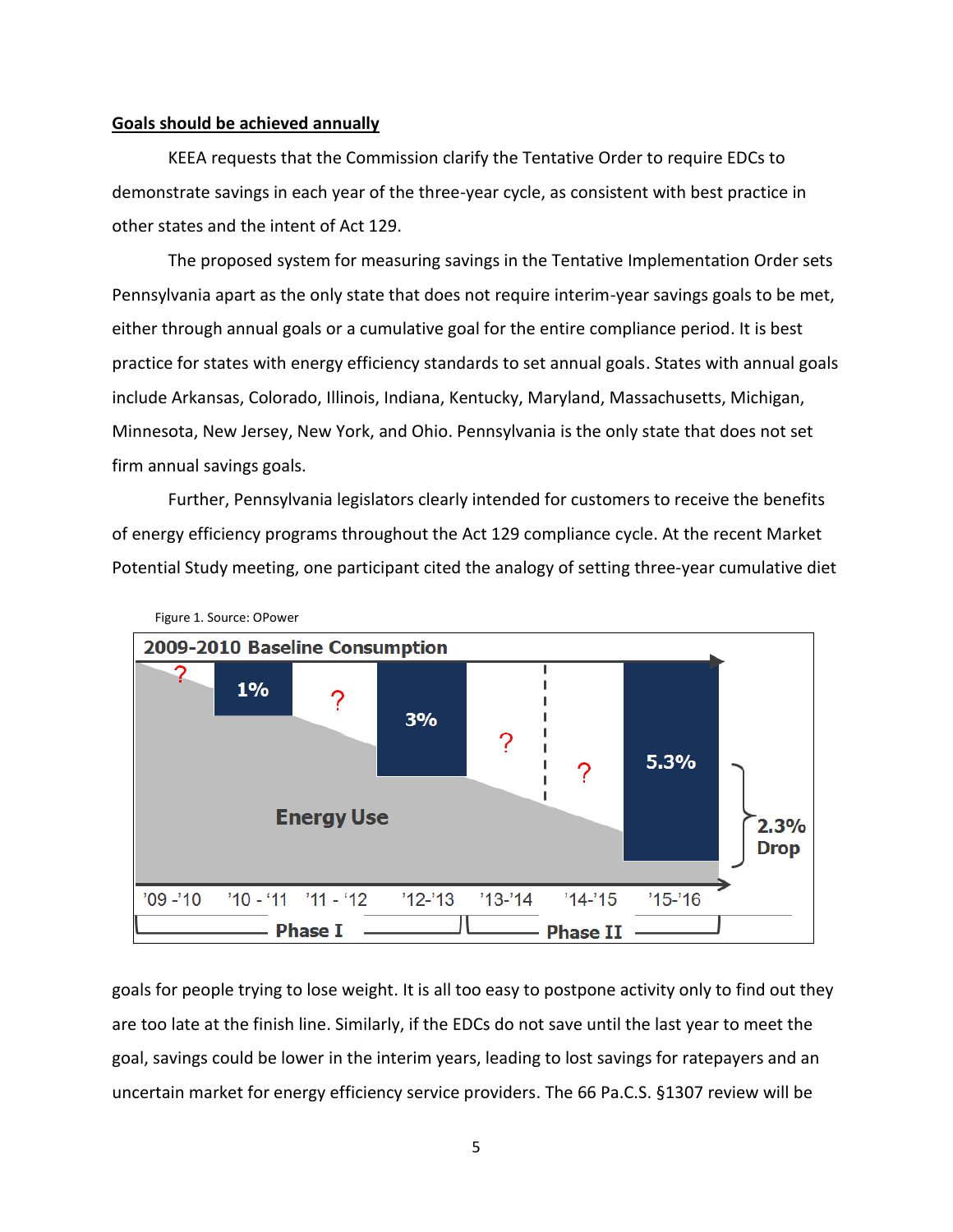helpful in keeping goals on track, but having clear annual milestones provides a level of assurance that can be a clear indicator of quantifiable progress. Furthermore, setting clear annual goals would allow the utilities to count on banking, if approved, and keep goals on track. Ratepayers and shareholders will also benefit from clear market indicators that the goals are on track.

For the purposes of cost recovery, the Commission continues to interpret the total cost of any plan as an annual amount, rather than an amount for the full three-year period, which KEEA supports. Since costs are applied on an annual basis, it's consistent to tie the goals to a firm annual schedule as well.

## **Accumulated Savings in Excess of Reduction Requirements**

The Commission's Tentative Order allows EDCs to bank excess reduction requirements from Phase One to Phase Two. If the goals are increased to 1% per year for each EDC, then continuity from Phase One to Phase Two could provide some benefits, particularly in terms of meeting the Phase Two first-year requirement. If clear annual goals are not established in Phase Two, it will be harder to track what programs are moving forward and how much the utilities are simply relying on banking until they have to gear up again. For example, without clear annual goals, it is possible that EDCs could effectively turn off programs implemented in Phase One that have shorter than three-year measure lives, such as behavioral programs, and then turn them back on in the final year of Phase Two. This could lead to a double counting of savings from Phase One in Phase Two, which would lower the cumulative energy savings achieved across the two phases. Such an outcome would be inconsistent with the goals of Act 129 and not in the ratepayer interest. The Commission should clarify in the final order that EDCs are expected to maintain savings achieved in Phase One in Phase Two, and should only permit banking if it is coupled with clear, annual goals.

### **2. EDC Cost Recovery**

KEEA supports the Commission's current position on cost recovery. However, KEEA believes that any revenues outside the program expenditures or generated through PJM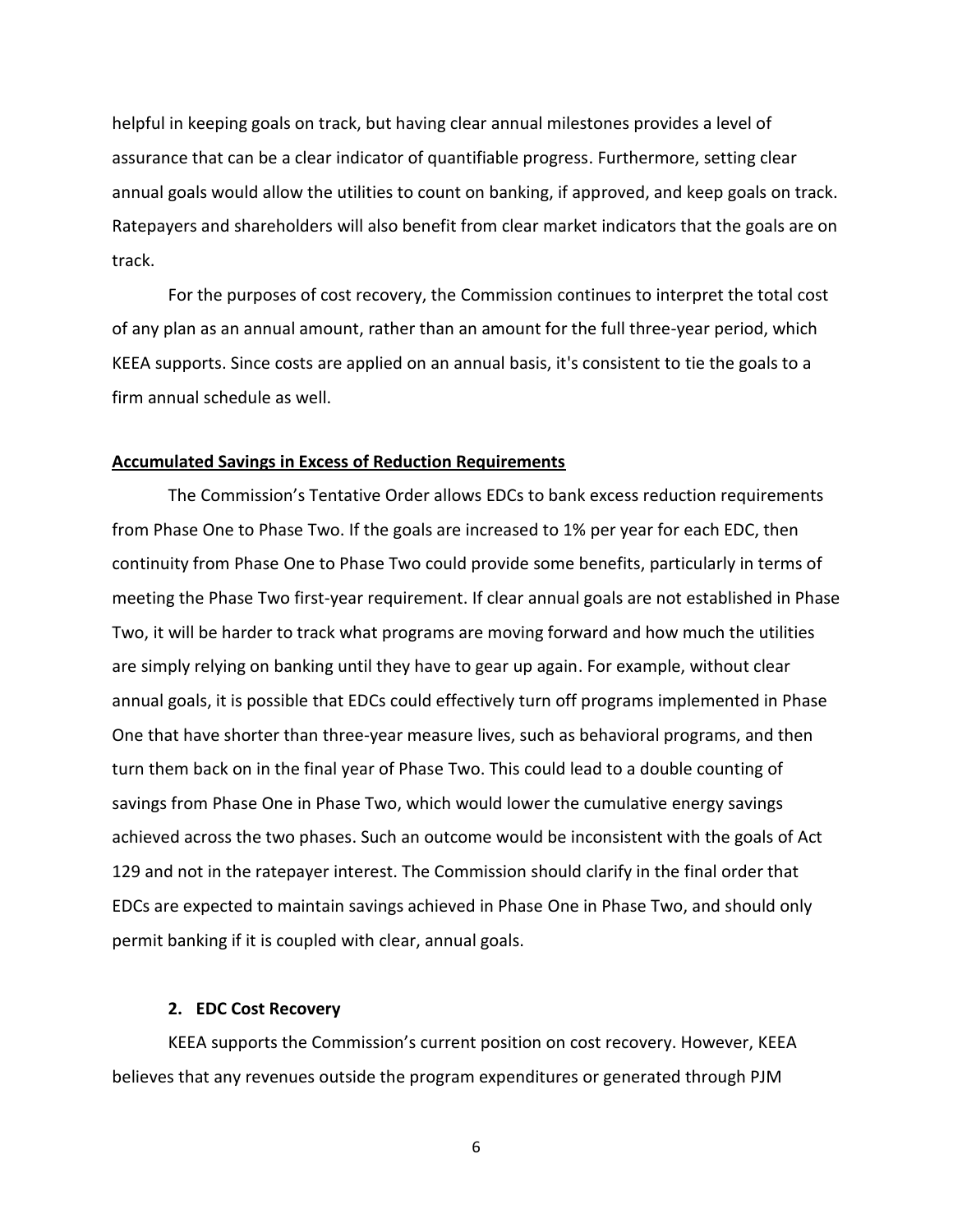auctions should not be returned to ratepayers. Rather, dollars should be re-allocated to energy efficiency programs. This could include potential funds left over from Phase One, revenues from bidding energy efficiency resources into the PJM capacity market, and allocation for demand response programs if they are not continued in Phase Two. Any available funds would likely amount to only a small amount per customer and that same money could be applied to deeper efficiency measures or programs.

If those dollars were invested in energy efficiency instead of being returned to customers, they would be leveraged 8 to 1.<sup>4</sup> Put another way, every dollar returned to ratepayers is worth \$8 if invested in energy efficiency. Uses could include funding utility or shareholder incentives, support for possible new consumer financing of energy efficiency, support for expanding behavioral programs, or boosts to the cost-effectiveness of marginal programs that may not currently qualify.

## **Incentives and Banking**

Incentives and/or banking provide utility shareholders assurances that any goals exceeded will be treated in a positive manner. KEEA supports banking from Phase One to Phase Two if the savings goals are increased to 1% per year with clear annual incremental targets. If goals remain cumulative, banking and incentives could be difficult to assess. It is KEEA's hope that the Commission will consider incentives for EDCs that exceed savings goals to encourage maximum value under the 2% cap. Other states where energy efficiency utility incentives exist include Minnesota, Ohio, Maryland, Michigan, Indiana, Alabama, Colorado, Kentucky, Louisiana, South Dakota, and 27 others (totaling 37 states).

#### **3. Benchmarking**

l

KEEA recommends that the Commission require all utilities to facilitate energy benchmarking of buildings by automating the electronic transfer of customer usage data into proven benchmarking software such as U.S. EPA's Portfolio Manager. This will support the growing number of benchmarking efforts statewide, including the Department of

<sup>4</sup> Optimal Energy, Inc. 2011. *Pennsylvania 2013 - 2018 energy efficiency goals.*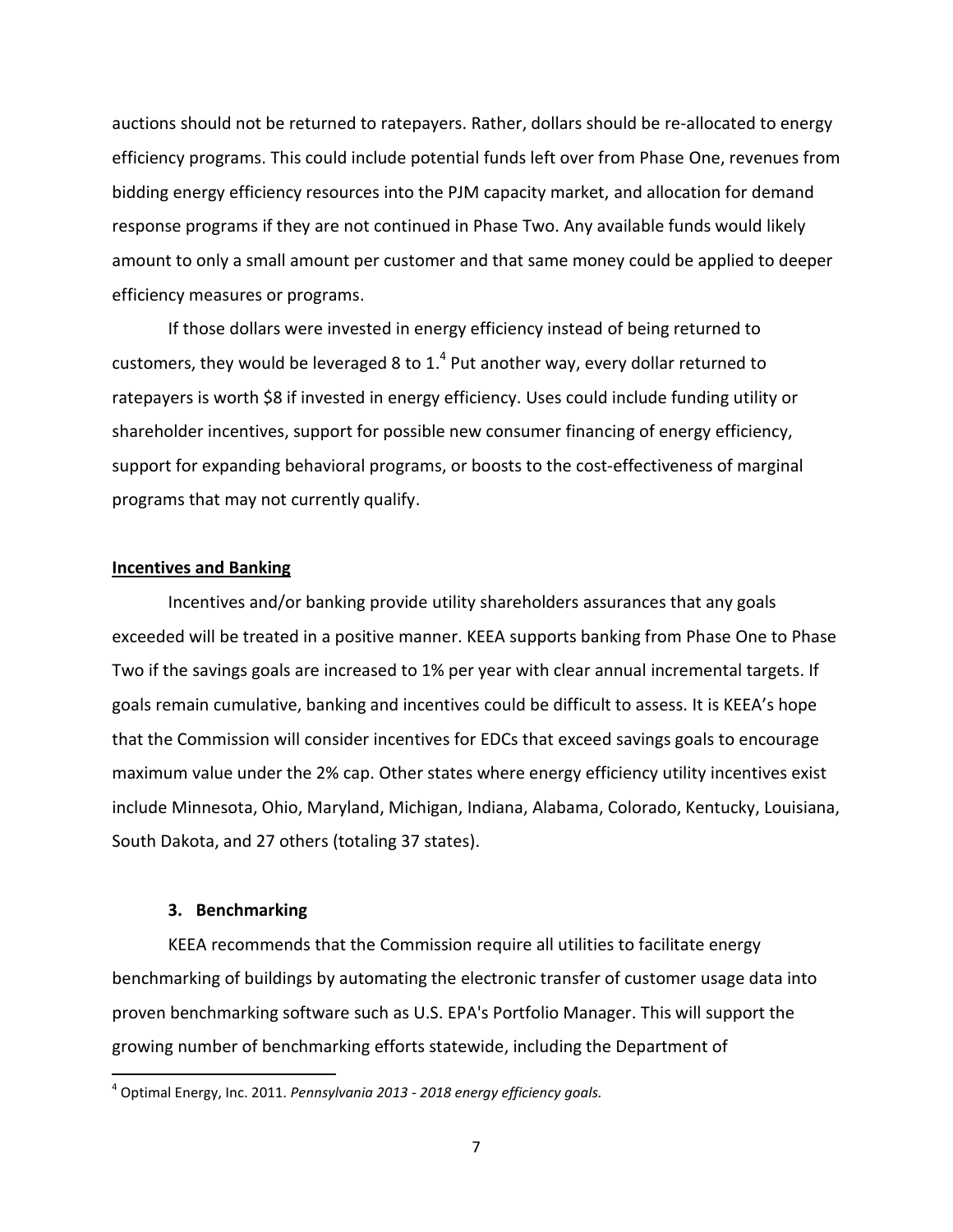Environmental Protection's recent school benchmarking program and those of a growing number of municipalities, including Philadelphia. This will also facilitate utilities' programs by providing the kind of verifiable baseline data that currently does not exist, which makes true verification and comparison more difficult. Benchmarking is a tool deployed increasingly across the country, now in place in 11 states and 9 cities and recently approved in Philadelphia. By requiring annual benchmarking of publicly and privately owned buildings, building owners and potential buyers will have access to more data on a buildings' energy consumption. This, in turn, helps to gradually shift the market to increasingly value efficient, high-performing building stock. Benchmarking helps building owners set investment priorities, identify under-performing buildings, verify efficiency improvements, and most importantly, save money on energy bills. A high level of M&V in place will continue to reassure shareholders and the Commission and will help programs continue to prove their worth.

Benchmarking is particularly critical in schools and municipalities in Pennsylvania that have been hit hard with budget cuts. To support the Corbett administration's recent initiative in schools, utilities should be encouraged to develop benchmarking programs for all schools and to ensure that schools have access to the technical expertise they need to plan and implement energy efficiency upgrades in all their buildings.

The Institute for Market Transformation estimates that a national building energy rating and disclosure policy would create more than 23,000 net new jobs in 2015, reduce energy costs for building owners, consumers, and businesses by approximately \$3.8 billion through 2015, and reduce annual energy consumption in the U.S. building sector by about 0.2 quadrillion Btus by 2020.<sup>5</sup> Clearly this type of policy has significant economic development potential, energy savings potential, and most importantly monetary savings potential for end-users. Pennsylvania has the opportunity to tap into these savings now by requiring utilities to implement energy benchmarking in Phase Two of Act 129. In addition, according to a 2011 industry survey by Johnson Controls, building owners who monitor energy performance are more likely to make

l

<sup>5</sup> Burr, Andrew C., Cliff Majersik, Sarah Stellberg, and Heidi Garrett-Peltier. 2012. *Analysis of job creation and energy cost savings from building energy rating and disclosure policy.* http://www.imt.org/files/Analysis\_Job\_Creation.pdf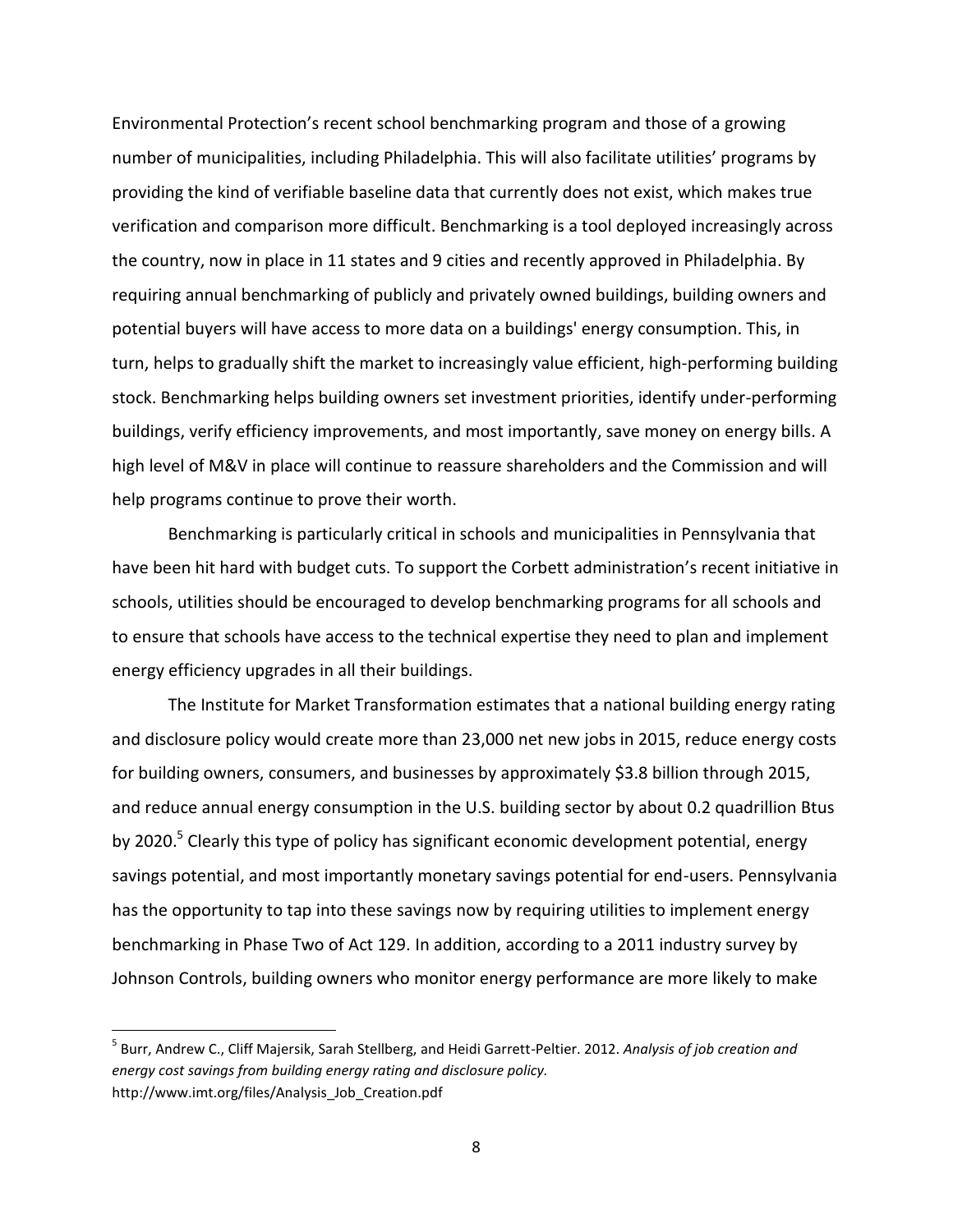investments in energy efficiency.<sup>6</sup> Benchmarking provides an effective lead-in to energy efficiency and conservation (EE&C) programs for end-users. Further, KEEA recommends that the Commission require utilities to participate in national efforts such as the "Green Button" initiative, designed to give consumers better information and tools to control their own energy use and costs. It is important to note that some Pennsylvania utilities have already begun to participate in benchmarking. KEEA recommends that the Commission require each EDC to incorporate benchmarking into Phase Two, at a minimum in all commercial buildings.

# **4. Inclusion of a Reduction Target Carve-Out for the Government, Educational, and Non-Profit Sector**

Act 129 stipulates that at least 10% of the required reductions in energy consumption come from government, schools, hospitals, and nonprofits.<sup>7</sup> KEEA continues to support the Commission in its position to require this carve-out. Section 2806.1(b)(1)(B) establishes that the GENP carve-out is a requirement of EDC plans, while Section (c) describes the reductions to be achieved by EDC plans. Therefore, section (c) is inclusive of the GENP sector carve-out, which is a requirement of EDC plans and should be subject to penalties.

The SWE studies appear to under-report the energy consumption of the GENP sector, specifically the government sector, which is included in the "Other" category of this subsection within both the commercial and industrial customer base. In particular, it is important that all savings benefits be recognized for energy consumption associated with water supply, water treatment and wastewater treatment, which represent 50-75% of local government energy use.<sup>8</sup> Under-reporting or excluding this data in the baseline studies skews the market potential and may result in lost opportunities for savings from this sector, which needs all the help it can get to reduce its costs.

 $\overline{\phantom{a}}$ 

 $^6$  Johnson Controls. "2011 Energy Efficiency Indicator Global Survey". http://www.institutebe.com/Energy‐Efficiency‐Indicator/2011‐global‐results.aspx

 $7$  66 Pa.C.S. § 2806.1(b)(1)(i)(B)

 $^8$  Richards, Stacy. SEDA-COG information on local government energy use. 2012.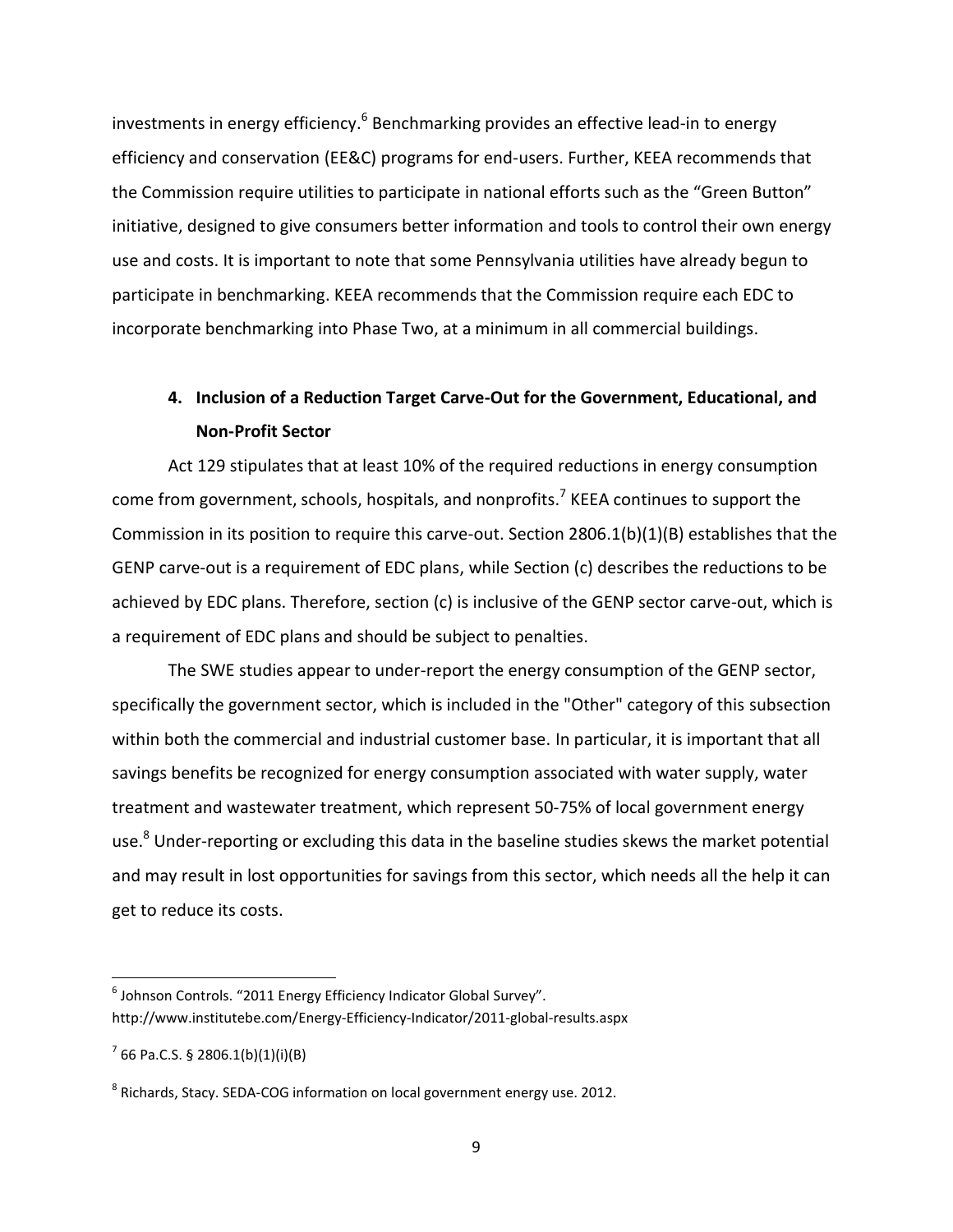In addition, the statewide evaluator has also not recognized energy savings from lower cost behavioral approaches in schools and other public buildings in particular. All savings that can be measured and verified need to be counted. Measurement and verification in this area has evolved over the last several years, so that savings from behavioral changes are more easily calculated.

#### **Financing: On-Bill Financing and On-Bill Repayment**

Consumers' ability to finance the cost of energy efficiency measures is important to ensuring that the pool of eligible energy efficiency customers is greatly expanded. The uptake in consumers, in turn, will lead to more robust and sustainable EE&C programs. KEEA strongly supports the Commission's interest in convening a working group for an on-bill financing and repayment program.

On-bill financing or repayment programs assist property owners with the upfront costs of efficiency improvements by tapping into the utilities' unique relationship with their customers. Such programs also help customers finance the investments through the bill savings achieved, often allowing for cash neutral or even cash positive schedules. While utilities may have to adjust their billing systems to incorporate on-bill repayment, most of the program options avoid putting utilities in the role of banker or capital supplier. For example, utilities can structure offerings as loans or tariffs or they can partner with financial institutions so that the lending burden is placed on a third-party. KEEA looks forward to participating in this upcoming working group.

#### **5. Low-Income Programs**

KEEA supports the changes recommended by the Tentative Order for the low-income carve-out. Raising the income guideline to 250% of the Federal poverty level will give the utilities flexibility in program design and help them improve cost-effectiveness for these programs. The Commission recognizes the economic realities of many families earning between 150% and 250% of the poverty line, including the "working poor" and elderly Pennsylvanians living on pensions—both of whom are currently unable to participate in conventional programs.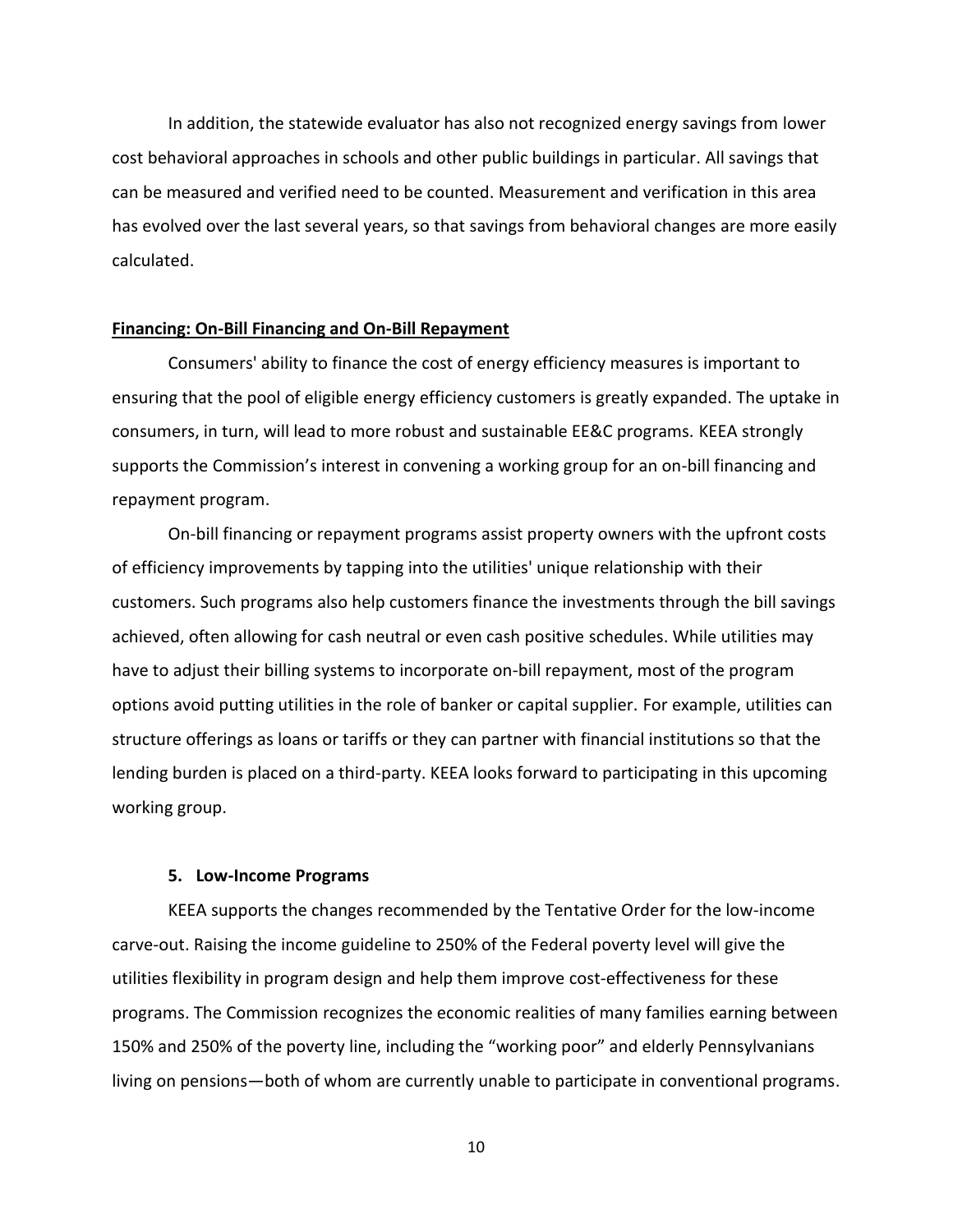Given the relatively high acquisition costs of some low-income programs, the utilities should be encouraged to develop new approaches, including stronger behavioral approaches, better coordination with other weatherization programs, and better incentives through Customer Assistance Programs. Utilities should also ensure that costs more appropriately assigned to lowincome programs are not charged under Act 129.

#### **6. Inclusion of a Demand Response Curtailment Program**

KEEA supports the continuation of demand response programs without "fits and starts" in the market place, which are disruptive to the overall continuity of customer benefits and job creation. During the start-up phase, much investment has been made in metering and communications devices. That investment would be compromised if programs go dark. Demand response will continue to produce value by reducing energy consumption in addition to PJM programs, which are generally focused on larger energy users and not on the small commercial and residential sector. The PJM programs are not designed to achieve the demand response goals under Act 129 as described by the Joint Demand Response commenters.

It is also important that the SWE's Market Potential Study for Demand Response be shared in draft form with stakeholders to solicit feedback on its conclusions—something that did not happen with the EE&C Market Potential Study due to timing constraints. KEEA has signed on to the Demand Response Coalition comments filed in this docket and fully supports its filing.

## **7. Cost-Effectiveness – TRC Test**

KEEA recommends that the Commission continue to apply the cost-effectiveness test at the portfolio level and particularly supports counting the monetary value of energy savings from all fossil fuels and water, ensuring that the test be "fuel neutral." KEEA would also like to see the inclusion of benefits currently not calculated in Pennsylvania's model and will file comments on the TRC Tentative Order, Docket Nos. M-2012-2300653 and M-2009-2108601, by June 29, 2012.